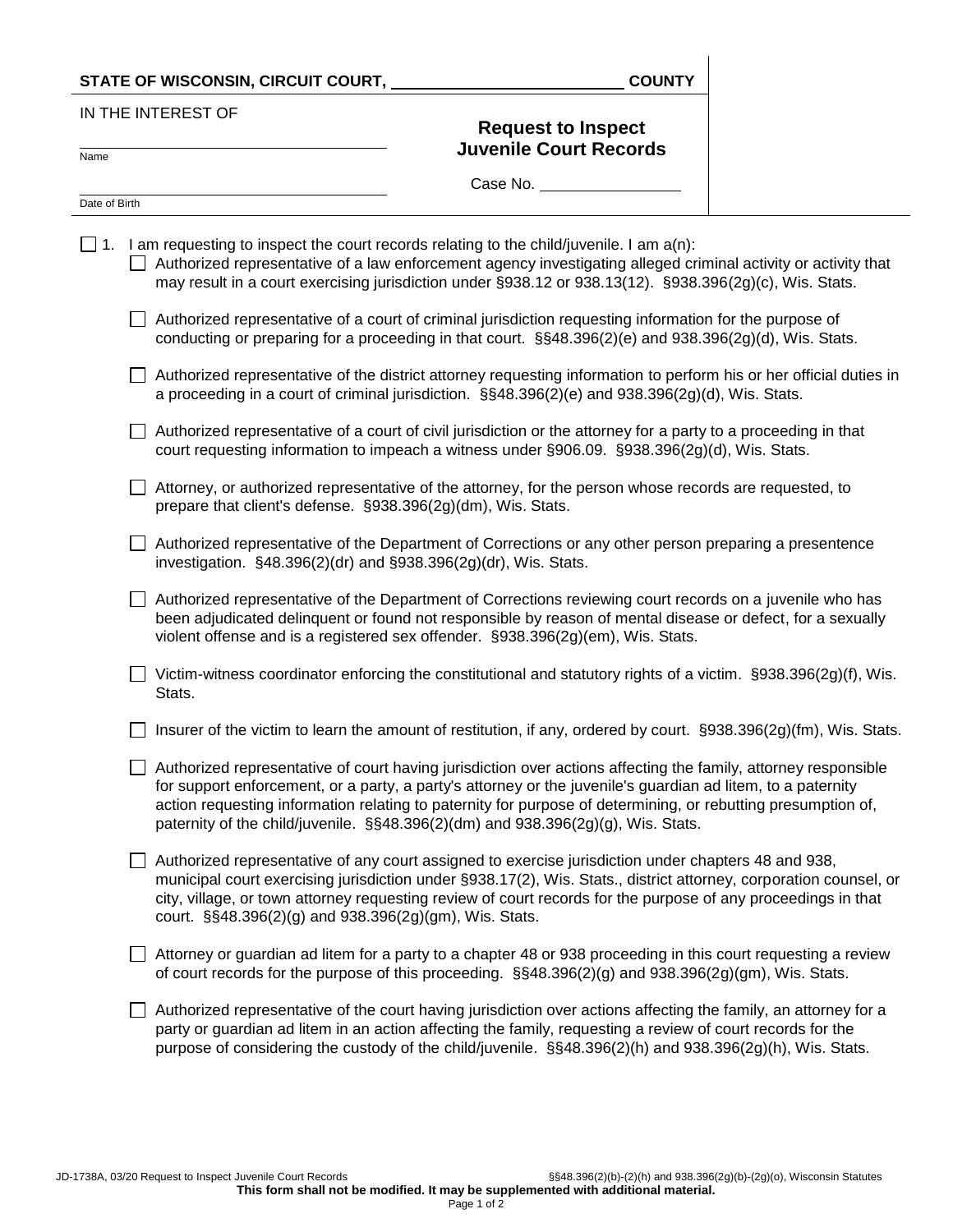|                     | Authorized representative of the court assigned probate jurisdiction, attorney general, personal<br>representative, special administrator, attorney performing services for the estate, a person interested as<br>defined in §851.21, attorney, attorney-in-fact, guardian ad litem or guardian of the estate of a person<br>interested, requesting review of court records for the purpose of determining whether any juvenile was<br>adjudicated delinquent on the basis of unlawfully and intentionally killing a person. §938.396(2g)(i), Wis.<br>Stats. |                      |                       |                         |
|---------------------|--------------------------------------------------------------------------------------------------------------------------------------------------------------------------------------------------------------------------------------------------------------------------------------------------------------------------------------------------------------------------------------------------------------------------------------------------------------------------------------------------------------------------------------------------------------|----------------------|-----------------------|-------------------------|
|                     | Representative of a fire investigator under §165.55(15) Wis. Stats., requesting the review of court records<br>for the purpose of pursuing an investigation. §938.396(2g)(j), Wis. Stats.                                                                                                                                                                                                                                                                                                                                                                    |                      |                       |                         |
|                     | Authorized representative of the Department of Corrections, the Department of Health Services, the<br>Department of Justice, or a district attorney for use in the prosecution of any proceeding or any evaluation<br>conducted under ch. 980. §938.396(10), Wis. Stats.                                                                                                                                                                                                                                                                                     |                      |                       |                         |
|                     | $\Box$ 2. I am requesting to inspect and obtain copies of the court records relating to the child/juvenile. I am an:<br>Authorized representative of Department of Children and Families, Department of Corrections, or a federal<br>agency monitoring and conducting periodic evaluations of activities under 45 CFR 1355, 1356, and 1357.<br>§§48.396(2)(b)1. and 938.396(2g)(b)1., Wis. Stats.                                                                                                                                                            |                      |                       |                         |
|                     | Authorized representative of an entity engaged in bona fide research, monitoring, or evaluation of activities<br>conducted under the Children's Court Improvement Program [42 USC 629h], as determined by the Director<br>of State Courts. §§48.396(2)(b)2. and 938.396(2g)(b)2., Wis. Stats.                                                                                                                                                                                                                                                                |                      |                       |                         |
|                     | $\Box$ 3. For any requester not listed above:<br>The juvenile is alleged to be delinquent for committing a violation specified as a Serious Juvenile Offender<br>Crime. §938.396(2g)(k), Wis. Stats.                                                                                                                                                                                                                                                                                                                                                         |                      |                       |                         |
|                     | The juvenile is alleged to have committed a violation that would be a felony, and has previously been<br>adjudicated delinquent. §938.396(2g)(L), Wis. Stats.                                                                                                                                                                                                                                                                                                                                                                                                |                      |                       |                         |
|                     | IF A REQUEST IS MADE UNDER #1 OR #3, RECORDS MAY BE INSPECTED BUT SHALL NOT BE COPIED<br>UNLESS ORDERED BY THE COURT.                                                                                                                                                                                                                                                                                                                                                                                                                                        |                      |                       |                         |
|                     | IF A REQUEST IS MADE UNDER #3, THE COURT REPORTS UNDER §938.33, WIS. STATS.,<br>EXAMINATIONS UNDER §938.295, WIS. STATS., AND OTHER RECORDS THAT DEAL WITH SENSITIVE<br>PERSONAL INFORMATION OF THE JUVENILE AND THE JUVENILE'S FAMILY<br>SHALL <u>NOT</u> BE OPEN FOR INSPECTION.                                                                                                                                                                                                                                                                           |                      |                       |                         |
| $\vert$ 14.         | Other: the contract of the contract of the contract of the contract of the contract of the contract of the contract of the contract of the contract of the contract of the contract of the contract of the contract of the con                                                                                                                                                                                                                                                                                                                               |                      |                       |                         |
|                     |                                                                                                                                                                                                                                                                                                                                                                                                                                                                                                                                                              |                      |                       |                         |
|                     |                                                                                                                                                                                                                                                                                                                                                                                                                                                                                                                                                              |                      | Person Making Request |                         |
|                     |                                                                                                                                                                                                                                                                                                                                                                                                                                                                                                                                                              |                      | Name Printed or Typed |                         |
|                     |                                                                                                                                                                                                                                                                                                                                                                                                                                                                                                                                                              |                      |                       |                         |
|                     |                                                                                                                                                                                                                                                                                                                                                                                                                                                                                                                                                              |                      | Address               |                         |
| <b>DICTDIDITION</b> |                                                                                                                                                                                                                                                                                                                                                                                                                                                                                                                                                              | <b>Email Address</b> |                       | <b>Telephone Number</b> |

DISTRIBUTION: 1. Court

2. Person making request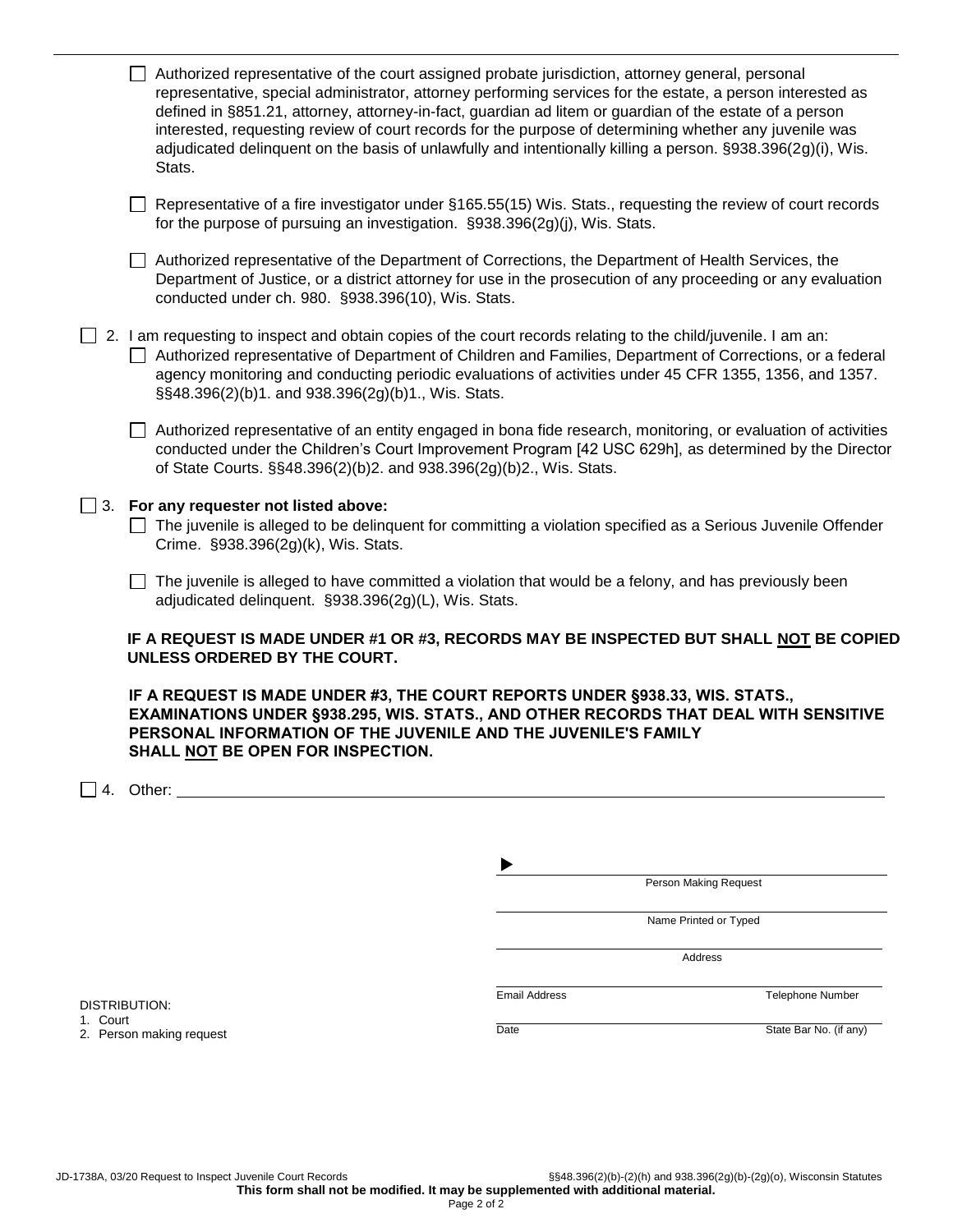| STATE OF WISCONSIN, CIRCUIT COURT, NAMEL AND RESERVE TO A RESERVE THE RESERVE TO A RESERVE THE RESERVE THAT A STRIKE THE RESERVE THAT A STRIKE THAT A STRIKE THAT A STRIKE THAT A STRIKE THAT A STRIKE THAT A STRIKE THAT A ST                                           | <b>COUNTY</b>                                  |  |
|--------------------------------------------------------------------------------------------------------------------------------------------------------------------------------------------------------------------------------------------------------------------------|------------------------------------------------|--|
| IN THE INTEREST OF                                                                                                                                                                                                                                                       | <b>Order on Request</b>                        |  |
| Name                                                                                                                                                                                                                                                                     | to Inspect Juvenile Court Records              |  |
|                                                                                                                                                                                                                                                                          |                                                |  |
| Date of Birth                                                                                                                                                                                                                                                            |                                                |  |
| The Court received a request to inspect juvenile court records relating to the child/juvenile by                                                                                                                                                                         |                                                |  |
| IF A REQUEST IS MADE UNDER #1 OR #3, RECORDS MAY BE INSPECTED BUT SHALL NOT BE COPIED<br>UNLESS ORDERED BY THE COURT.                                                                                                                                                    |                                                |  |
| IF A REQUEST IS MADE UNDER #3, THE COURT REPORTS UNDER §938.33, WIS. STATS., EXAMINATIONS<br>UNDER §938.295, WIS. STATS., AND OTHER RECORDS THAT DEAL WITH SENSITIVE PERSONAL<br>INFORMATION OF THE JUVENILE AND THE JUVENILE'S FAMILY SHALL NOT BE OPEN FOR INSPECTION. |                                                |  |
| THE COURT ORDERS:                                                                                                                                                                                                                                                        |                                                |  |
| The request is<br>$\Box$ 1. GRANTED.                                                                                                                                                                                                                                     |                                                |  |
|                                                                                                                                                                                                                                                                          |                                                |  |
|                                                                                                                                                                                                                                                                          |                                                |  |
|                                                                                                                                                                                                                                                                          | THIS IS FINAL ORDER FOR THE PURPOSE OF APPEAL. |  |

DISTRIBUTION:

1. Court

2. Person making request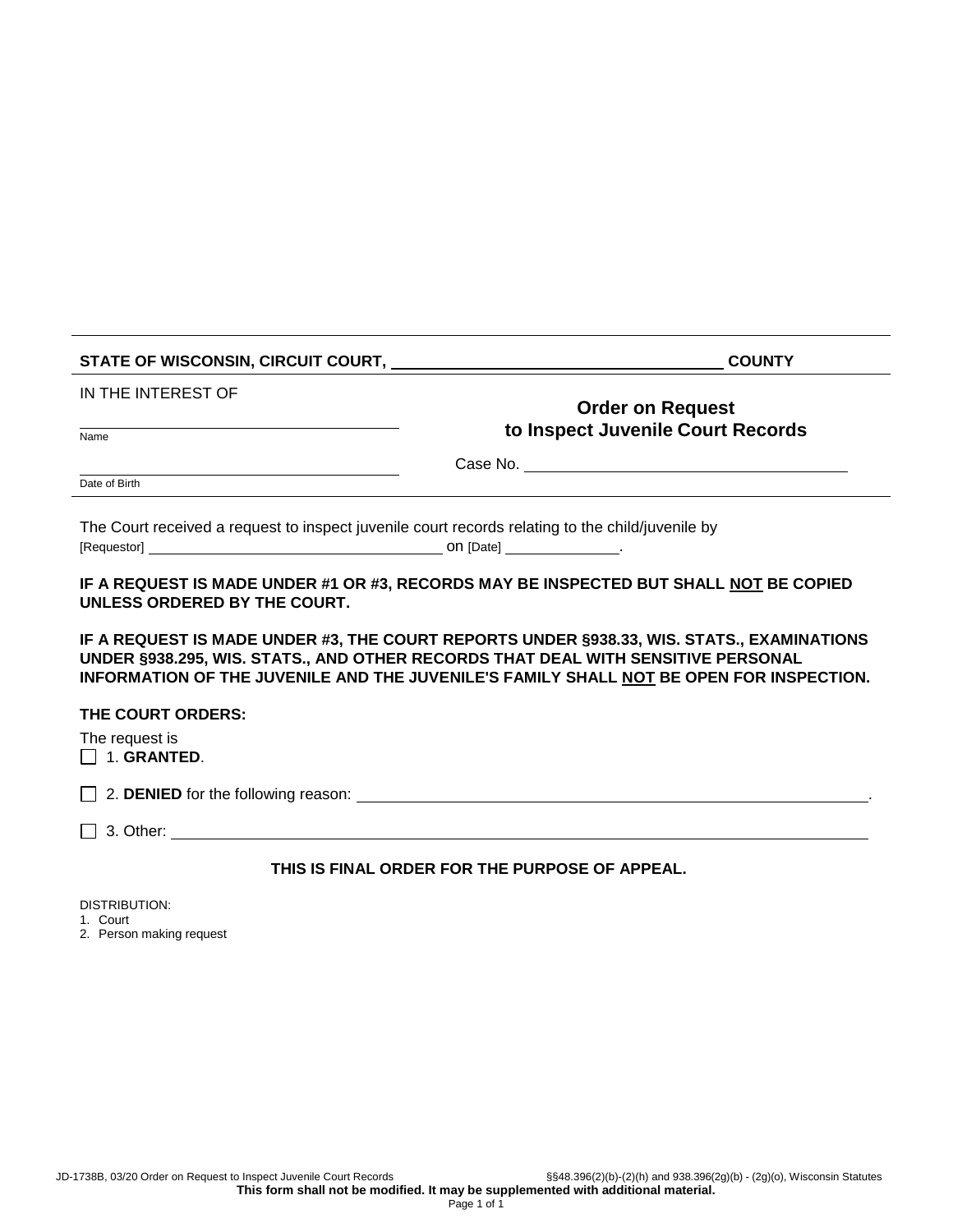| STATE OF WISCONSIN, CIRCUIT COURT, ___                                                                                                                                                        |                                                                                                                                                                                                                                                                                                                                                |                                                                                             | <b>COUNTY</b>         |                         |
|-----------------------------------------------------------------------------------------------------------------------------------------------------------------------------------------------|------------------------------------------------------------------------------------------------------------------------------------------------------------------------------------------------------------------------------------------------------------------------------------------------------------------------------------------------|---------------------------------------------------------------------------------------------|-----------------------|-------------------------|
| IN THE INTEREST OF<br>Name                                                                                                                                                                    |                                                                                                                                                                                                                                                                                                                                                | <b>Request and Authorization</b><br>to Open Juvenile Court<br><b>Records for Inspection</b> |                       |                         |
|                                                                                                                                                                                               |                                                                                                                                                                                                                                                                                                                                                |                                                                                             |                       |                         |
| Date of Birth                                                                                                                                                                                 |                                                                                                                                                                                                                                                                                                                                                |                                                                                             | Case No.              |                         |
|                                                                                                                                                                                               | To the custodian of child/juvenile court records:                                                                                                                                                                                                                                                                                              |                                                                                             |                       |                         |
|                                                                                                                                                                                               | 1. I am the<br>child/juvenile and am 14 years of age or older.<br>parent of the child/juvenile.<br>guardian of the child/juvenile.<br>$\Box$ legal custodian of the child/juvenile.<br>expectant mother, 14 years of age or older, whose unborn child is the subject of a chapter 48<br>proceeding.<br>guardian ad litem for the unborn child. |                                                                                             |                       |                         |
| $\Box$ 2.A.                                                                                                                                                                                   | I request to inspect the court records relating to the child/juvenile.                                                                                                                                                                                                                                                                         |                                                                                             |                       |                         |
| $\Box$ 2.B.                                                                                                                                                                                   | records pertaining to the child/juvenile:<br>Specify record(s): example and the state of the state of the state of the state of the state of the state of the state of the state of the state of the state of the state of the state of the state of the state of the state                                                                    |                                                                                             |                       |                         |
| $\Box$ 3.                                                                                                                                                                                     |                                                                                                                                                                                                                                                                                                                                                |                                                                                             |                       |                         |
|                                                                                                                                                                                               |                                                                                                                                                                                                                                                                                                                                                |                                                                                             | Person Making Request |                         |
|                                                                                                                                                                                               |                                                                                                                                                                                                                                                                                                                                                | Name Printed or Typed                                                                       |                       |                         |
| <b>DISTRIBUTION:</b><br>1. Court<br>2. Child/Juvenile/Attorney/Guardian ad Litem<br>3. Parent/Guardian/Legal Custodian/Attorney<br>4. District Attorney/Corporation Counsel<br>5. Case Worker |                                                                                                                                                                                                                                                                                                                                                |                                                                                             | Address               |                         |
|                                                                                                                                                                                               |                                                                                                                                                                                                                                                                                                                                                | <b>Email Address</b>                                                                        |                       | <b>Telephone Number</b> |
|                                                                                                                                                                                               |                                                                                                                                                                                                                                                                                                                                                | Date                                                                                        |                       | State Bar No. (if any)  |